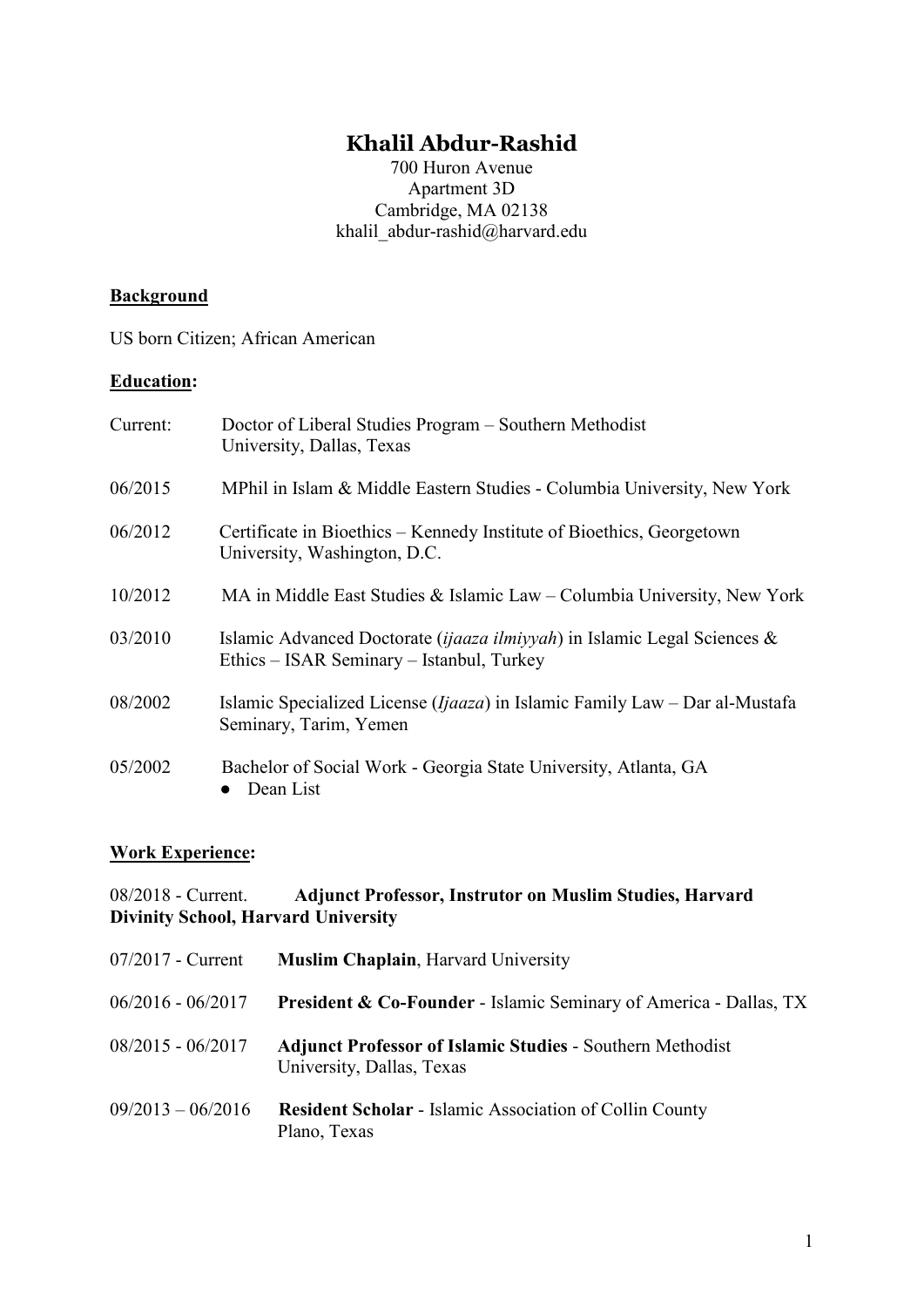| $09/2011 - 08/2013$ | <b>Muslim Programming Associate</b> (Imam) - Columbia University $\&$<br>Barnard College, Office of the University Chaplain, NYC |
|---------------------|----------------------------------------------------------------------------------------------------------------------------------|
| $09/2011 - 08/2013$ | <b>Adjunct Professor of Islamic Law, NYU Wagner School of Public</b><br>Policy                                                   |
| $04/2010 - 03/2013$ | <b>Imam &amp; Resident Scholar, Iqra Mosque, Brooklyn, NY</b>                                                                    |
|                     | 09/2004 - 08/2006 Arabic Language Instructor, Georgia State University; Atlanta, GA.                                             |
|                     | <b>Social Worker / Medical Research Assistant, Emory University</b><br>School of Medicine; Atlanta, GA                           |
| 2002<br>$-2004$     | Social Worker and State Investigator, Georgia State Child Protective<br>Services; Jonesboro, GA                                  |

# **Publications**

- 1. Book Review: A Socially Responsible Islamic Finance; *[https://www.themaydan.com/2018/07/book-review-socially-responsible-islamic](https://urldefense.proofpoint.com/v2/url?u=https-3A__www.themaydan.com_2018_07_book-2Dreview-2Dsocially-2Dresponsible-2Dislamic-2Dfinance-2Dcharacter-2Dcommon-2Dgood-2Dumar-2Dmoghul-2Dreviewed-2Dkhalil-2Dabdur-2Drashid_&d=DwMF-g&c=WO-RGvefibhHBZq3fL85hQ&r=3IVb49kdMB9c68p-tIuXEfCLfGOf7Lo3yD4PCcHen5A&m=_Lqc9qG9XQdj1J1NxsncKCDORnX-r6rfREuSU95o2AY&s=zO4E4hP8V5JpJB5BirFfZcWwhDpDSqzRWaB9LZd9Tcs&e=)[finance-character-common-good-umar-moghul-reviewed-khalil-abdur-rashid/;](https://urldefense.proofpoint.com/v2/url?u=https-3A__www.themaydan.com_2018_07_book-2Dreview-2Dsocially-2Dresponsible-2Dislamic-2Dfinance-2Dcharacter-2Dcommon-2Dgood-2Dumar-2Dmoghul-2Dreviewed-2Dkhalil-2Dabdur-2Drashid_&d=DwMF-g&c=WO-RGvefibhHBZq3fL85hQ&r=3IVb49kdMB9c68p-tIuXEfCLfGOf7Lo3yD4PCcHen5A&m=_Lqc9qG9XQdj1J1NxsncKCDORnX-r6rfREuSU95o2AY&s=zO4E4hP8V5JpJB5BirFfZcWwhDpDSqzRWaB9LZd9Tcs&e=)* [July](https://urldefense.proofpoint.com/v2/url?u=https-3A__www.themaydan.com_2018_07_book-2Dreview-2Dsocially-2Dresponsible-2Dislamic-2Dfinance-2Dcharacter-2Dcommon-2Dgood-2Dumar-2Dmoghul-2Dreviewed-2Dkhalil-2Dabdur-2Drashid_&d=DwMF-g&c=WO-RGvefibhHBZq3fL85hQ&r=3IVb49kdMB9c68p-tIuXEfCLfGOf7Lo3yD4PCcHen5A&m=_Lqc9qG9XQdj1J1NxsncKCDORnX-r6rfREuSU95o2AY&s=zO4E4hP8V5JpJB5BirFfZcWwhDpDSqzRWaB9LZd9Tcs&e=)  [2018.](https://urldefense.proofpoint.com/v2/url?u=https-3A__www.themaydan.com_2018_07_book-2Dreview-2Dsocially-2Dresponsible-2Dislamic-2Dfinance-2Dcharacter-2Dcommon-2Dgood-2Dumar-2Dmoghul-2Dreviewed-2Dkhalil-2Dabdur-2Drashid_&d=DwMF-g&c=WO-RGvefibhHBZq3fL85hQ&r=3IVb49kdMB9c68p-tIuXEfCLfGOf7Lo3yD4PCcHen5A&m=_Lqc9qG9XQdj1J1NxsncKCDORnX-r6rfREuSU95o2AY&s=zO4E4hP8V5JpJB5BirFfZcWwhDpDSqzRWaB9LZd9Tcs&e=)
- 2. *Islam and the Secular Age: Between Certainty and Uncertainty*; [www.yaqeeninstitute.org;](http://www.yaqeeninstitute.org/) February 20, 2017.
- 3. *What's the Matter with All Lives Matter?;* [www.muslimmatters.org;](http://www.muslimmatters.org/) July 14, 2016.
- 4. *The Soul of Islam*, Shifa Publications, Atlanta, GA. 2015.
- 5. *Lifting the Veil: A Typological Survey of the Methodological Features of Islamic Ethical Reasoning on Biomedical Issues;* Journal: Theoretical Medicine and Bioethics DOI: 10.1007/s11017-013-9251-7 – May 2013.
- 6. *Laws of the Heart*, Shifa Publications, Atlanta, GA. 2009. (republished 2015)
- 7. *From Fiqh to Social Sciences: The Loss of Islamic Identity,* in, Cüneyd Köksal (ed.) Entelektüal Bağımlılık Aşmak, Istanbul, (2009) pp.131 - 146.
- 8. *A Solution to Child Welfare Problems: Analyzing Ustrushinis' Ahkam al-Sighar*, Marmara University Journal of the Faculty of Divinity, Istanbul, 34 (2008) pp. 93 - 120.

## **Foreign Language Competencies**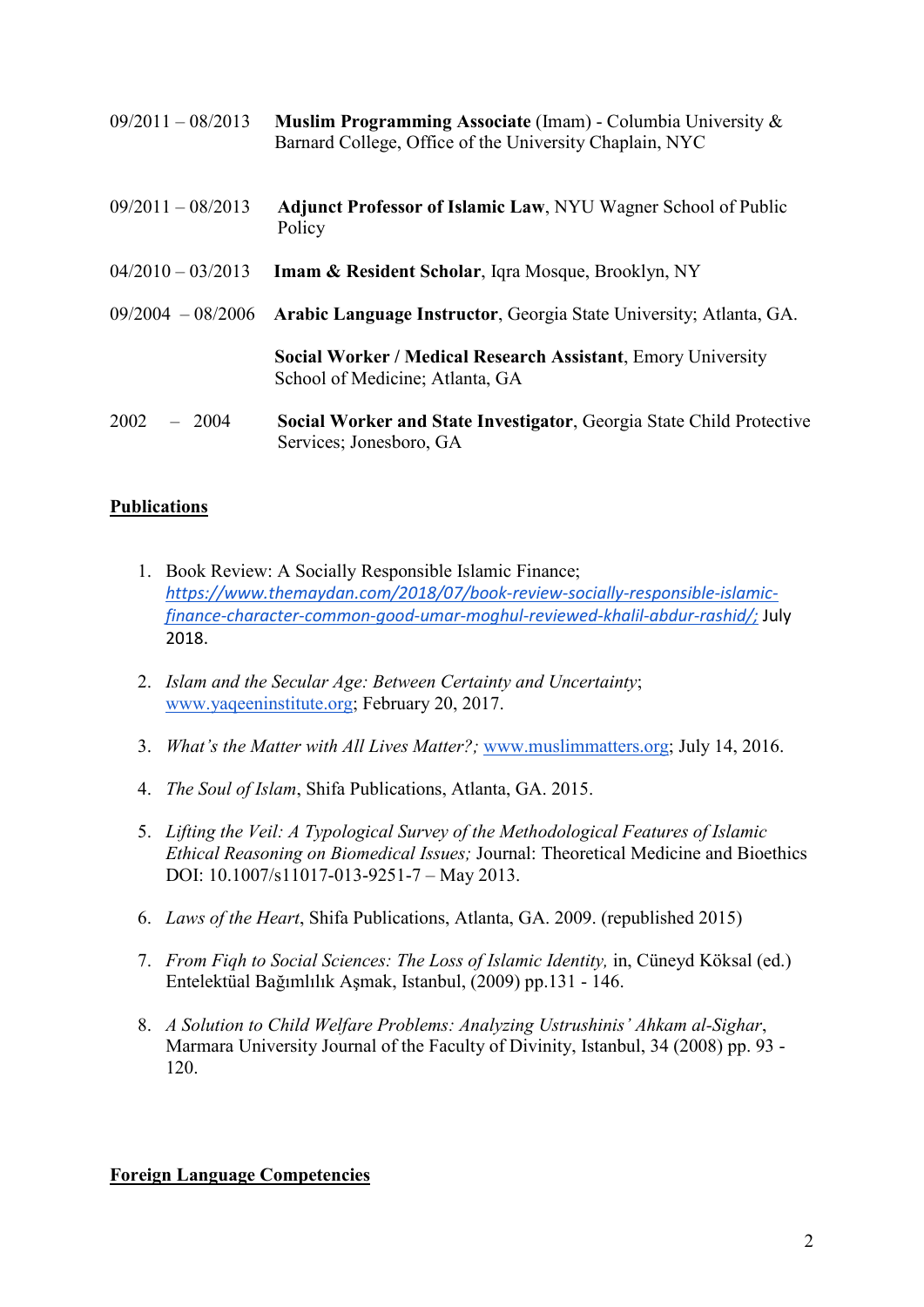- 1. Modern and Classical Arabic Advanced reading/speaking/writing proficiency
- 2. Modern Turkish Advanced reading/speaking/writing proficiency
- 3. Ottoman Turkish Intermediate reading proficiency
- 4. Persian Intermediate reading proficiency
- 5. French Intermediate reading proficiency

## **Lectures & Speaking Engagements**

- 1. February 2017 "The Art of Islamic Spain" Meadows Museum, Southern Methodist University
- 2. 2016 & 2016 Dallas Mayor's Iftar Keynote Address
- 3. 2015 City of Plano Interfaith Prayer
- 4. July 2015 Spokesperson and Representative for Collin County Muslims in Farmersville (see: [www.en.m.wikipedia.org](http://www.en.m.wikipedia.org/) - Farmersville Islamic Cemetery entry).
- 5. 2015 & 2014 Islamic Bioethics Seminar: End-of-Life Care (Dallas & Los Angelos)
- 6. March 2013 "Pearls of the Quran" Al-Madina Institute, DC
- 7. March 2013 "Spirituality and Women in Islam" United Nations, NYC
- 8. February 2013 "Opening Invocation" NYC Mayor's Interfaith Prayer Breakfast
- 9. May 2012 "Workshop on Sharia" Plano Mosque, Dallas, TX.
- 10. February 2011 "Universalizing the Particular: A New Paradigm for Muslim Community Leadership" lecture at Harvard University
- 11. February 2011 "Lecturer at the Ivy League Muslim Chaplains Program" Yale University
- 12. May 2011 "Lecturer at the Ivy League Muslim Chaplains Program" Princeton University

# **Community Leadership & Volunteer Service**

- 1. Serve on the board of Religious, Spiritual, and Ethical Life at Harvard University
- 2. Serve as advisor to the board of directors of Islamic Seminary of America
- 3. Served as advisor to Plano ISD School Bord
- 4. Conducted weekly commentary of the Quran on Wednesdays livestreamed [\(www.livesstream.com/MinhajDallastv\)](http://www.livesstream.com/MinhajDallastv) and on podcast.
- 5. I have led 7 group trips overseas to Mecca and Medina for Umrah
- 6. Served on the Muslim Advisory Council to the Police Commissioner of the New York City Police Department
- 7. Served as the special advisor to the Chief of Community Affairs for the New York City Police Department
- 8. Served as the volunteer Muslim Religious Life Advisor (Muslim Chaplain) for Columbia University from 2011 – 2012.
- 9. Served as the volunteer Muslim Religious Life Advisor for Barnard College from 2011 until current.
- 10. Established the Iqra Reading Room in 2011 the first Islamic public library in New York City.
- 11. Served as a Islamic law consultant for the American Society for Muslim Advancement (ASMA)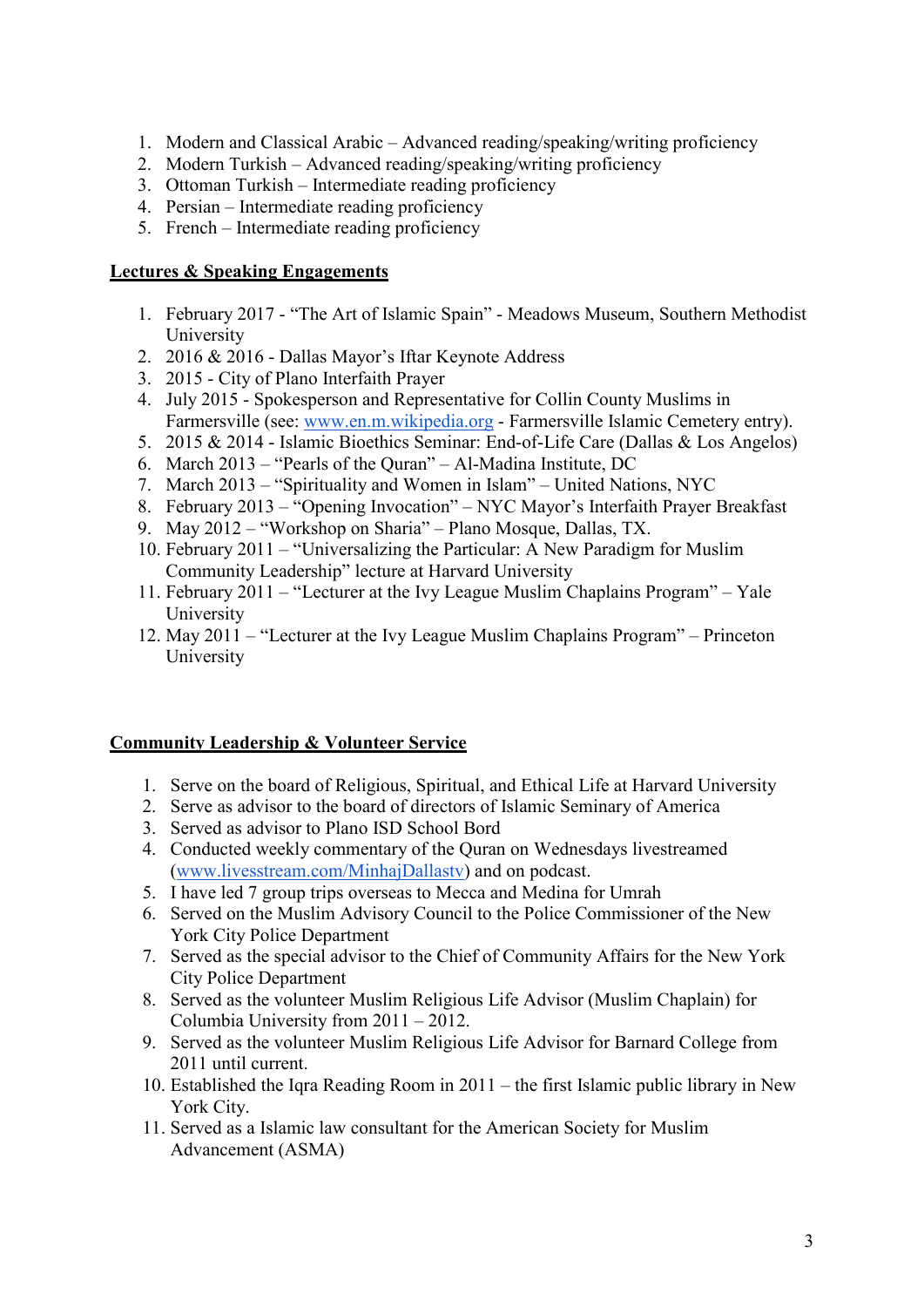- 12. Developed an MA in Islamic law and divinity curriculum for Union Theological Seminary (currently not yet used)
- 13. Designed and drafted the curriculum for "Certificate in Muslim Leadership" at the Islamic Center at New York University

## **Interfaith Activities**

- 1.) Currently I serve on the board of Religious, Spiritual and Ethical Life at Harvad University
- 2.) I participated in monthly interfaith lectures representing the Muslim community at the Faiths in Conversation Program which hosts and Imam, Rabbi, and Pastor conducting interfaith dialogue sessions for several topics. I have participated in this for two years in Dallas.
- 3.) Delivered the Opening Invocation at NYC Mayors breakfast
- 4.) Served as an instructor for Muslim-Jewish retreat with Reconstructionist Rabbinical Seminary
- 5.) Lectured at the Plymouth Church in Brooklyn on Muslim-Christian Dialogue: "Paths to God"
- 6.) Muslim-Buddhist Dialogue Luncheon in NYC
- 7.) Invited as guest speaker at the United Nations Conference on Spirituality and Women of Faith
- 8.) Hosted Weekly Common Meals at Columbia University on Islam
- 9.) Lectured at the "People of the Book Series" at Columbia University on the words of Rumi
- 10.) Participated in the Dialogue Project: Interfaith Discussion seminars on Islam and Stereotypes

## **Courses Taught**

- 1.) Spiritual Cultivation in Islam (Harvard University)
- 2.) Logic, The Quran and Islam (The Islamic Seminary)
- 3.) Philosophy and Structure of Arabic Language (The Islamic Seminary)
- 4.) Islamic Theology and Creed (The Islamic Seminary)
- 5.) The Islamic Civilization (Southern Methodist University)
- 6.) Islam and Human Rights (Southern Methodist University)
- 7.) Islamic Law: Pre-Modernity to Modernity (Southern Methodist University)
- 8.) Philosophical and Legal Approaches to Islam (Wagner School at NYU)
- 9.) Contemporary Islamic Law ( Wagner School at NYU)
- 10.) Islam in America (Columbia University)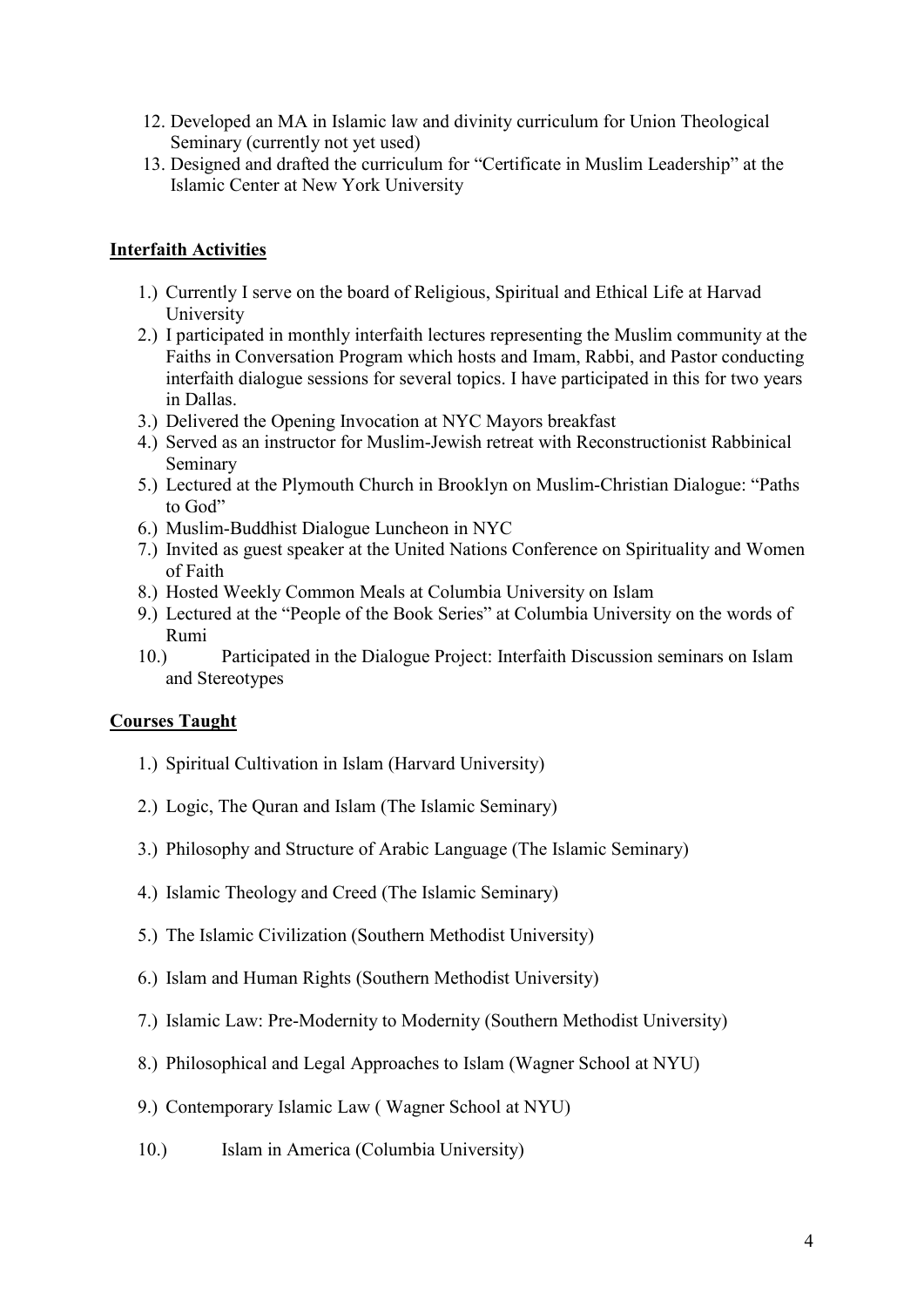- 11.) Introduction to the Islamic Civilization (Columbia University)
- 12.) Modernity and Islamic Law (Iqra Reading Room)
- 13.) Mothers of the Believers (Iqra Reading Room)
- 14.) The Soul of Islam (Islamic Center at NYU)
- 15.) Spiritual Laws of the Heart (Islamic Center at NYU)
- 16.) Islamic Funeral Services Workshop (Islamic Center at NYU)

#### **Islamic Education and Experience in Muslim Contexts and Institutions**

- I have 20 years' experience studying Islamic law and its ancillary disciplines, both in the US and overseas and possess several advanced certifications as well as two full doctorates in Islamic scholarly & clergy training (*ijaaza*).
- I completed a three and a half year program in Islamic Law and family law in Tarim, Yemen and received a specialized license (*ijaaza)* to teach this subject.
- I completed a four-year advanced *ijaaza* program in Turkey, and received two *ijaaza ilmiyyah* of this caliber from two different masters (the highest legal certification in the Islamic tradition) and one *ijaaza amaliyyah* (the highest spiritual certification in the Islamic tradition).
- I have completed a master's degree program in comparative Islamic law at Marmara University in Istanbul, Turkey.
- I have studied Islamic Law, Arabic, and its subjects for well over 20 years with various teachers in the United States and abroad.
- I received *ijaaza* in the Quranic recitation style of Hafs 'An 'Asim.
- I have taught and trained numerous students in the *fiqh* of Janaza and have conducted Islamic Funeral Service (Janaza) workshops.